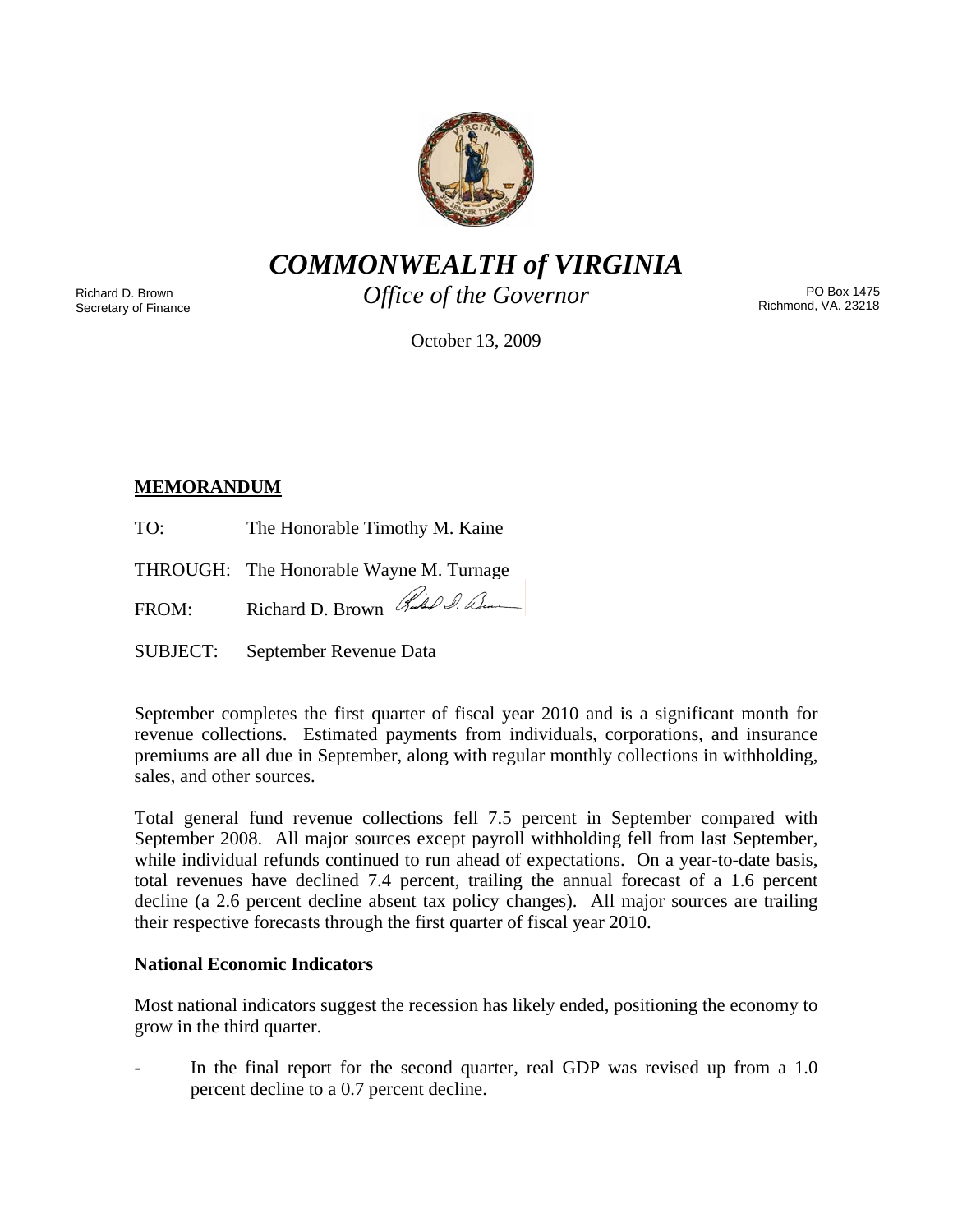- Labor market conditions continued to deteriorate in September. Payroll employment fell by 263,000 after falling by 201,000 in August. The services sector led the decline, falling by 94,000 jobs. The Labor Department reported that the unemployment rate rose by 0.1 to 9.8 in September.
- Initial claims for unemployment fell by 33,000 to 521,000 during the week ending October 3. The four-week moving average fell slightly from 549,000 to 539,000. The four-week average has fallen in each of the last five weeks, which suggests a gradual trend toward stability in the labor market.
- The Conference Board's index of leading indicators rose 0.6 percent to 102.5 in August, its fifth consecutive monthly increase. Seven of the ten components were either positive or neutral. Since hitting its low point in March, the index has regained two-thirds of its peak-to-trough decline, suggesting the economy is improving.
- Consumer confidence remains consistent with a downturn in the economy. The Conference Board's index of consumer confidence fell by 1.4 to 53.1 in September, after increasing by 7.1 points in August. The current conditions component led the decline, although the expectations component also fell modestly from its nearly two-year high in August.
- The recovery in the manufacturing sector slowed in September. The Institute of Supply Management index fell by 0.3 point in September, from 52.9 to 52.6. Although the index remains above the expansionary threshold of 50, the slight decline is indicative of slow, uneven growth.
- Inflation remains very low. The CPI rose 0.4 percent in August, driven by rising gasoline prices. Core inflation rose 0.1 percent in August and stands 1.5 percent above August of last year.
- The Federal Reserve kept the federal funds target rate in the 0.0 to 0.25 percent range at its September meeting, and expects to keep it there "for an extended period."

## **Virginia Economy**

In Virginia, payroll employment fell by 3.0 percent in August, matching the revised decline in July. Employment in the Commonwealth has now fallen for twelve consecutive months. Northern Virginia posted a decline of 1.0 percent, Hampton Roads fell 1.1 percent, and employment in the Richmond-Petersburg area fell 3.7 percent in August. The unemployment rate in Virginia fell from 6.9 percent to 6.5 percent in August. As in the nation, the Virginia labor force contracted in August.

The Virginia Leading Index rose 0.6 percent in August for its fourth consecutive gain. All three components -- initial claims for unemployment, building permits and auto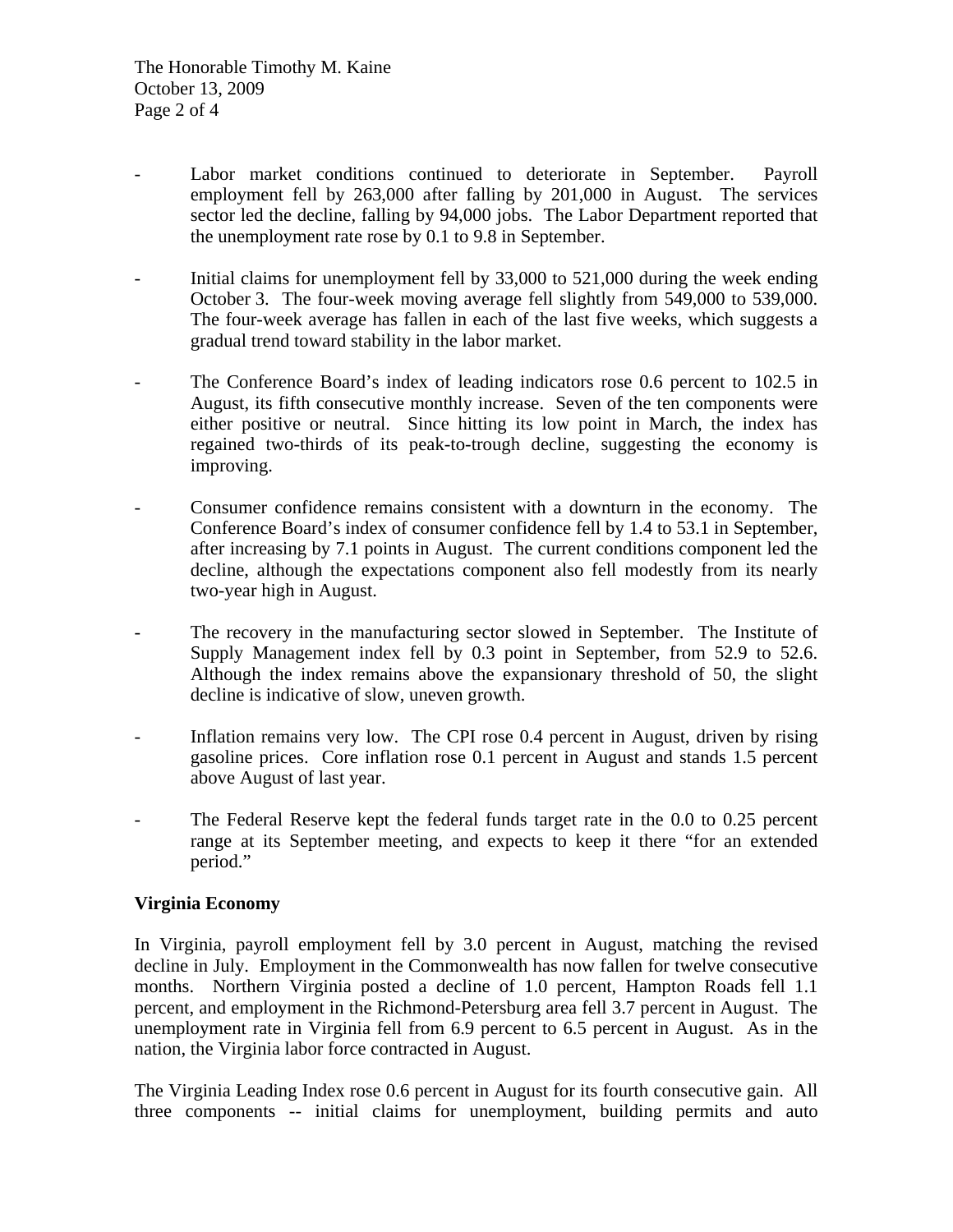The Honorable Timothy M. Kaine October 13, 2009 Page 3 of 4

registrations -- contributed positively to the index. The leading index rose in all eleven metropolitan areas in the Commonwealth in August.

#### **September Revenue Collections**

Total general fund revenue collections fell 7.5 percent in September compared with September 2008. On a year-to-date basis, total revenues fell 7.4 percent, trailing the annual forecast of a 1.6 percent decline. All major sources are trailing their forecasts through the first quarter of fiscal year 2010.

*Net Individual Income Tax (66% of general fund revenues)*: Through the first quarter of the fiscal year, collections of net individual income tax fell by 6.9 percent from the same period last year, trailing the estimate of a 1.8 percent decline. Performance in each component of individual income tax is as follows:

*Individual Income Tax Withholding (66% of general fund revenues)*: Collections of payroll withholding taxes grew 4.0 percent in September. Year-to-date withholding collections declined by 2.3 percent over the same period last year, trailing the projected annual growth rate of a 2.1 percent increase.

*Individual Income Tax Nonwithholding (14% of general fund revenues)*: The first estimated payment in fiscal year 2010 was due in September. Year to date, collections through September were \$311.3 million compared with \$406.5 in the same period last year, falling 23.4 percent compared with the annual estimate of a 16.8 percent decline.

*Individual Income Tax Refunds*: Through September, \$150.8 million in individual refunds have been issued, compared with \$127.2 million in the same period last year, exceeding expectations.

*Sales Tax (21% of general fund revenues)*: Collections of sales and use taxes, reflecting August sales, fell 6.6 percent in September. Part of the decline in August sales is due to the late Labor Day this year that pushed last minute back to school shopping sales to September. On a year-to-date basis, collections have fallen 5.9 percent, lagging the annual estimate of a 0.4 percent decline and the policy adjusted forecast decline of 4.1 percent. (Major policy adjustments include amnesty and the new sales tax remittance program.)

*Corporate Income Tax (5% of general fund revenues)*: The first estimated payment for the fiscal year was due in September. Collections in corporate income tax fell 10.6 percent in September. On a year-to-date basis, collections in this source have fallen 7.9 percent, lagging the forecast of 2.2 percent growth.

*Wills, Suits, Deeds, Contracts (2% of general fund revenues)*: Collections of wills, suits, deeds, and contracts – mainly recordation tax collections – fell 13.6 percent in September and are down 10.9 percent on a year-to-date basis, near the forecast of a 9.6 percent decline.